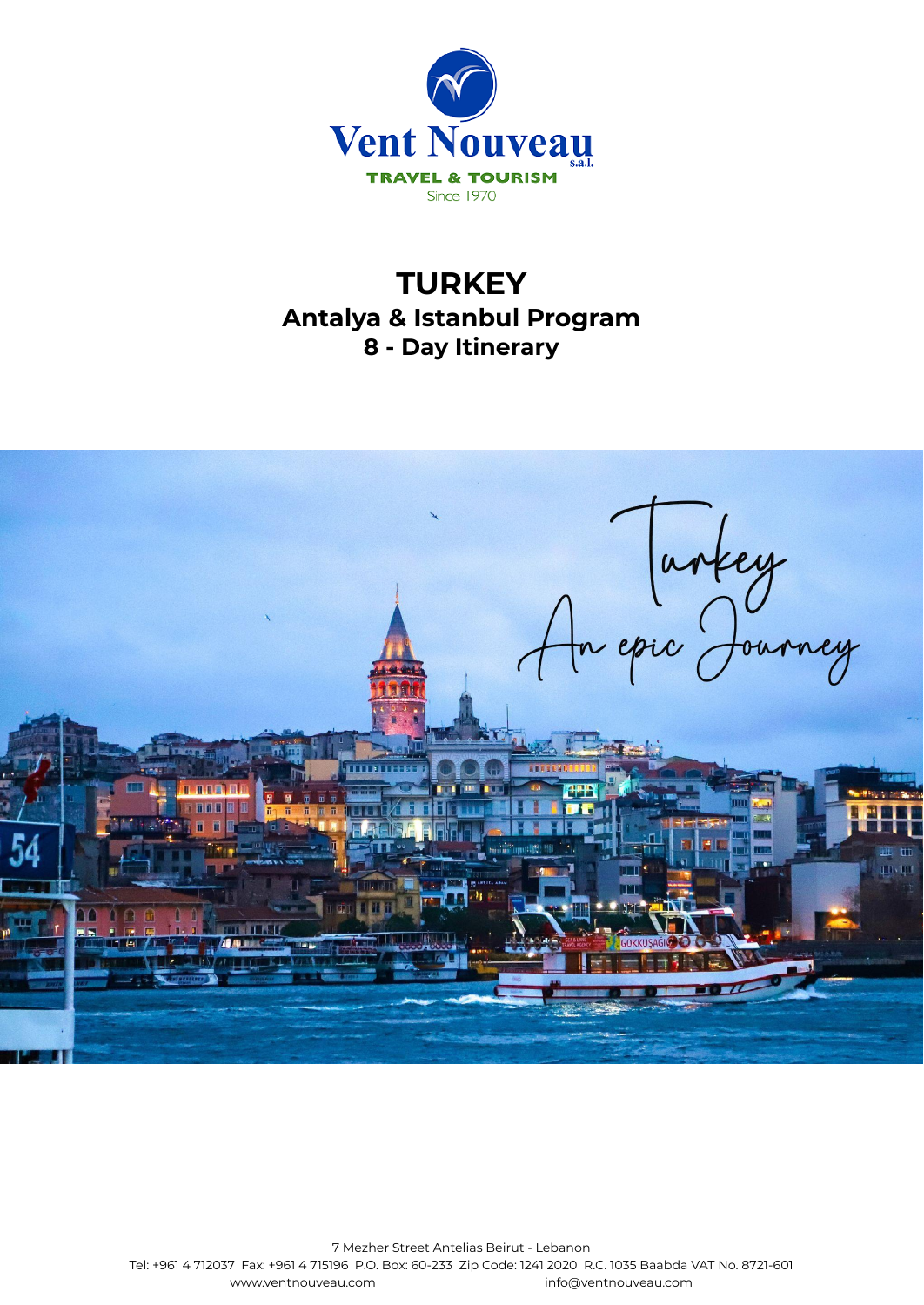

#### **Day 1 – Antalya**

Welcome to Turkey!! You will be met at Antalya Airport and transferred to your hotel.

# **Day 2 – Antalya**

After breakfast, our tour starts with a visit to Kursunlu Waterfalls where nature displays its beauty. We continue to Duden Waterfalls, a perfect setting to enjoy while having lunch. The old town of Antalya shows how the city was changed by time from the Stone Age. The tour ends with a visit to the Old Town (Kaleici) to have a panoramic view of Ottoman houses and the landmark of the Broken Minaret that is part of a mosque, which was once used as a church during the 5th century. After the tour, we return to our hotel for the night.

#### **Day 3 – Antalya**

After breakfast, free time for leisure activities and shopping. Overnight at the hotel.

# **Day 4 – Antalya**

After breakfast, free time for leisure activities and shopping. Overnight at the hotel.

#### **Day 5 – Antalya - Istanbul**

After breakfast, check out from the hotel and transfer to Antalya Airport for a flight to Istanbul. Afterwards, transfer to your hotel. Free time for leisure. Overnight in Istanbul.

# **Day 6 – Istanbul - Byzantine and Ottoman Relics Full Day Tour with lunch**

After breakfast, explore the cultural treasures of the Ottoman and Byzantine Empires. The journey starts in Sultanahmet, the heart of the Old City of Constantinople, at the famous Hagia Sophia. Hagia Sophia is the most famous museum in Turkey and one of the greatest marvels of architecture. Hagia Sophia was built as a church in the 6th century by Emperor Justinian.

Across from the Hagia Sophia is another very famous site, the Sultan Ahmet Mosque, more commonly known as the Blue [Mosque](https://istanbul.com/things-to-do/blue-mosque) because of its beautiful blue Iznik tiles. Next, we will walk around to see the remains of the Hippodrome and notable monuments including the Serpentine Column, Obelisk of Theodosius and the German Fountain of Wilhelm II.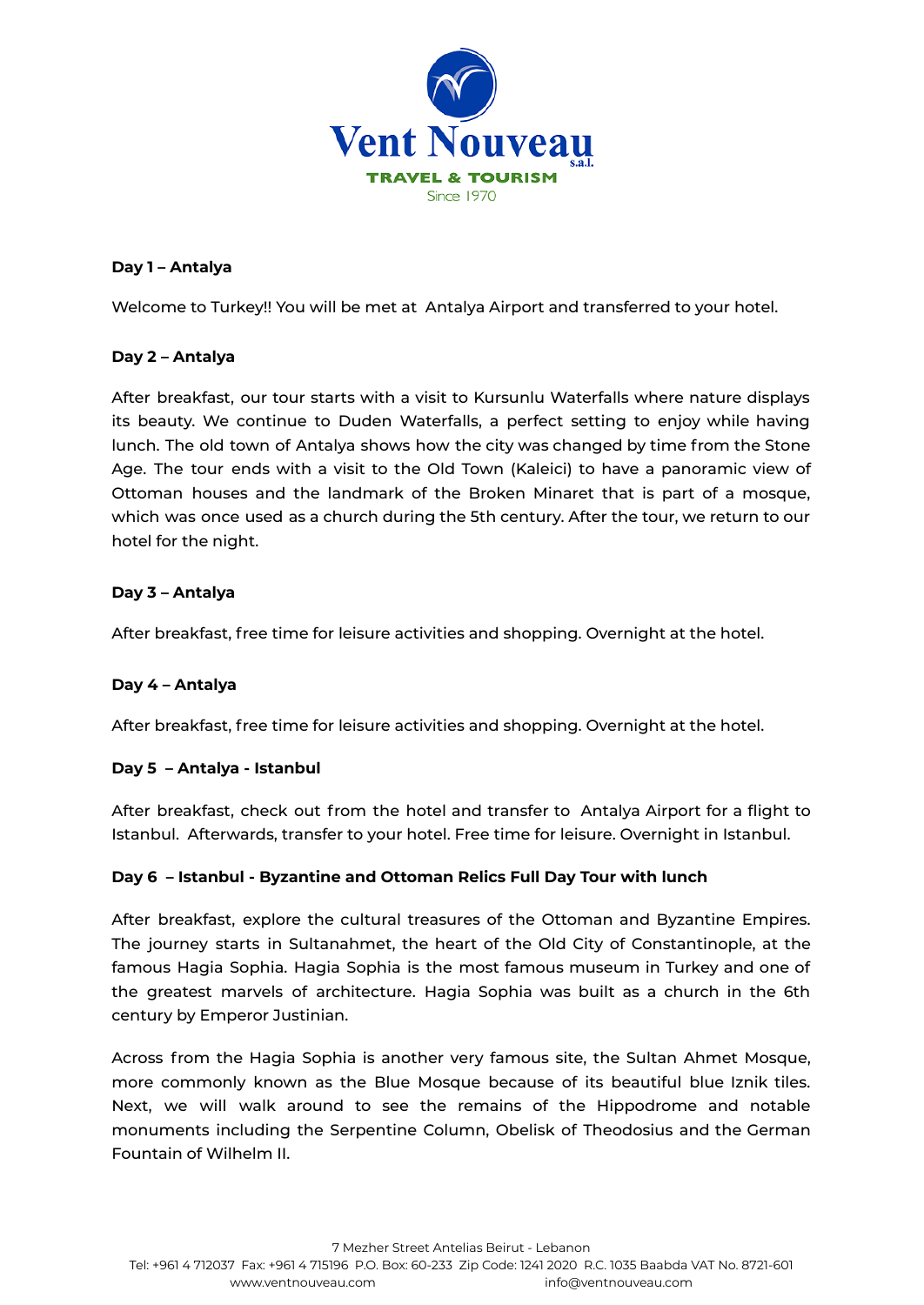

Visit Topkapi Palace, which was the residence of the Ottoman Sultans and their families, as well as the headquarters of the Ottoman Empire, for more than 400 years. Last site to visit is Sultan Tombs where there are five tombs of Ottoman Sultans within the graveyard at Hagia Sophia.

Enjoy an authentic Turkish lunch.

Then proceed to Grand Covered Bazaar, the most attractive shopping center and the biggest "souk" in the world with nearly 4000 shops selling antiques, jewellery, gold, carpets, leatherware and souvenirs

After the tour, you will be transferred to your hotel. Overnight in Istanbul.

*Note: Alternative visits to Galata Tower called Christea Turris by the Genoese, is a medieval stone tower in the Galata/Karaköy quarter of Istanbul, Istanbul's historic underground cisterns which were built in the Byzantine era to meet the city's water needs and Hagia Irene which is also called "St. Eirene'' Church. It is one of the oldest Byzantine churches in Istanbul.*

# **Day 7 – Istanbul - Golden Horn and Bosphorus - Istanbul's Asia Full Day Tour with lunch**

After breakfast, proceed to discover Golden Horn by strolling around the ancient Byzantine walls on Pierre Loti Hill, where you'll also encounter Chora Church, Topkapi Gate and the Castle of Seven Tower. Marvel at the incredible views of the Bosphorus.

Then, board a boat and cruise around the Bosphorus Strait which connects the Sea of Marmara to the Black Sea and separates Europe and Asia, making Istanbul one of the most beautiful cities in the world and the only one built astride two continents. During the cruise, you will admire the Dolmabahce Palace, the Beylerbeyi Palace, the Ciragan Palace and the Rumeli Fortress, ancient wooden villas, bridges and all the wonderful and unique maritime landscapes.

Enjoy an authentic Turkish lunch.

Visit the Beylerbeyi Palace, the last residence of the great Ottoman sultans. Peek into some of its 365 rooms and 22 saloons, famous for its great collection of European antiquities, furniture, and the 4.5 ton chandelier.